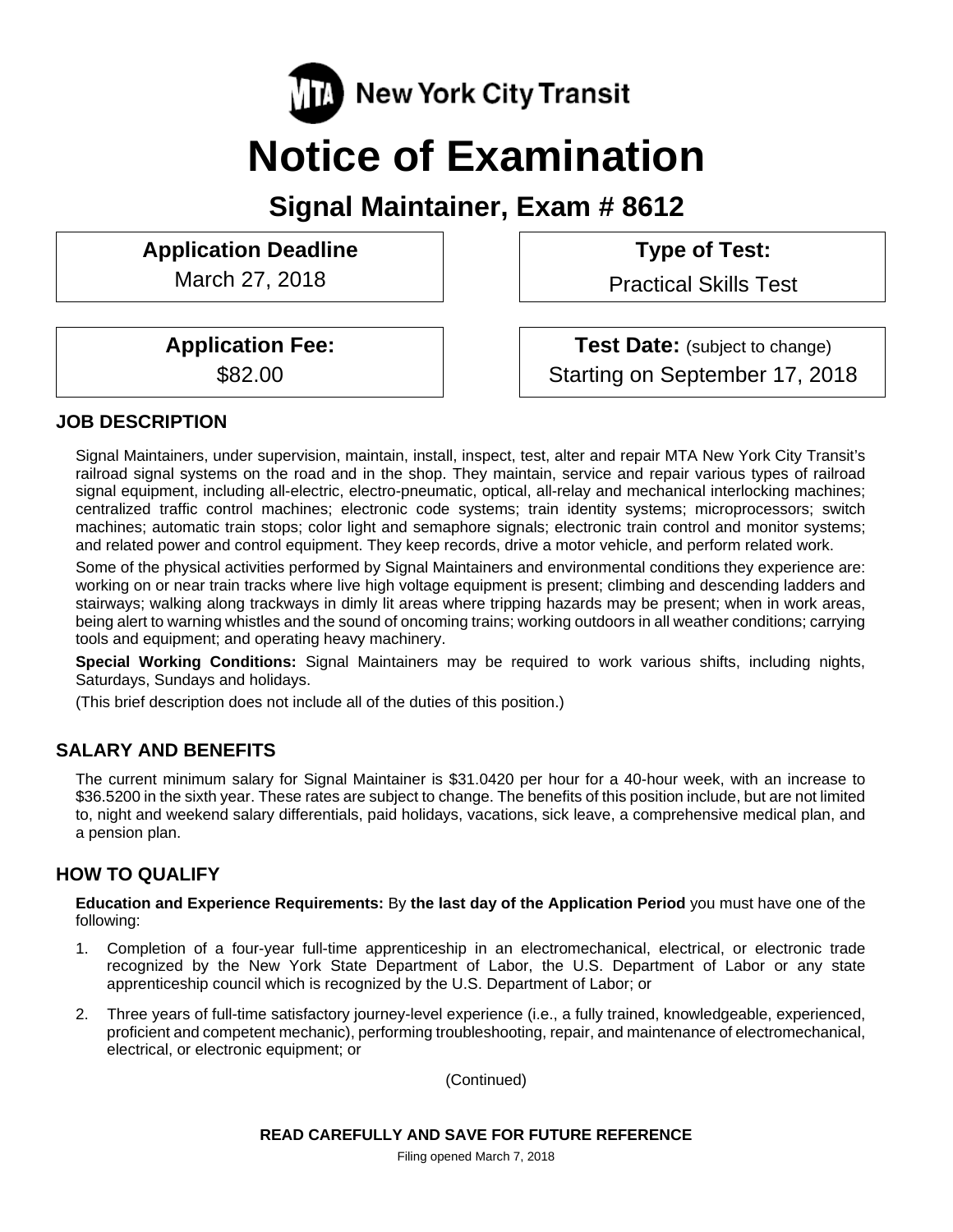## **HOW TO QUALIFY (CONTINUED)**

- 3. Two years of full-time satisfactory experience at the journey-level as described in paragraph "2." above, plus completion of one of the following listed **below before obtaining your journey-level experience**:
	- a. Two years of full-time experience performing or assisting in the work described above as a mechanic's helper, apprentice or trainee; or
	- b. Graduation from a trade school or technical school, with a major course of study in electro-mechanical, electrical or electronic technology, or a closely related field totaling 600 hours; or
	- c. Graduation from a vocational high school, with a major course of study in electromechanical, electrical or electronic technology, or a closely related field; or
	- d. An associate degree or a higher degree, from an accredited college or university with a major course of study in electromechanical, electrical or electronic technology, or a closely related field.

Vocational high school, trade school or technical school education must be approved by a State's Department of Education or a recognized accrediting organization. College education must be from an accredited college or university, accredited by regional, national, professional or specialized agencies recognized as accrediting bodies by the U.S. Secretary of Education, and by the Council for Higher Education Accreditation (CHEA).

**Some examples of unacceptable experience include:** Assembly-line work, installation or repair of non-electrical mechanical devices, maintenance and troubleshooting of small electronic household devices or hand-held electronic devices, and computer repair.

**Only those who meet the education and experience requirements will be summoned to take the practical skills test.** You are responsible for determining whether you meet the qualification requirements for this examination prior to submitting your application. If you are marked "Not Qualified" your application fee will not be refunded to you and you will **not** receive a score.

#### **REQUIREMENTS TO BE APPOINTED**

**Driver License Requirement:** At the time of appointment, you must have a motor vehicle driver license valid in the State of New York with no disqualifying restrictions that would preclude the performance of the duties of this title. If you have serious moving violations, a license suspension or an accident record, you may be disqualified. This license must be maintained for the duration of your employment in the title.

**Drug Screening Requirement:** You must pass a drug screening in order to be appointed, and if appointed, you will be subject to random drug and alcohol tests for the duration of your employment. Additionally, if you have tested positive on a drug or alcohol test or had a refusal to test during pre-employment or while employed by a Federal DOT-regulated employer during the applicable period, you must have completed the Substance Abuse Professional (SAP) process required by federal law in order to be appointed to this safety-sensitive position.

**Residency:** New York City Residency is not required for this position.

**Proof of Identity:** Under the Immigration and Reform Control Act of 1986, you must be able to prove your identity and your right to obtain employment in the United States prior to employment with MTA New York City Transit.

**Safety Proficiency Assessment:** If you pass the practical skills test, you will be scheduled to take the qualifying safety proficiency assessment as vacancies occur. However, based on the projected number of vacancies, it is possible that not all candidates who pass the practical skills test will be scheduled for the qualifying safety proficiency assessment. A score of 70% is required to pass the qualifying safety proficiency assessment. In the qualifying safety proficiency assessment you will be required to demonstrate the following abilities:

**Oral Comprehension –** The ability to understand spoken English words and sentences.

**Oral Expression –** The ability to use English words or sentences in speaking so others will understand.

Filing opened March 7, 2018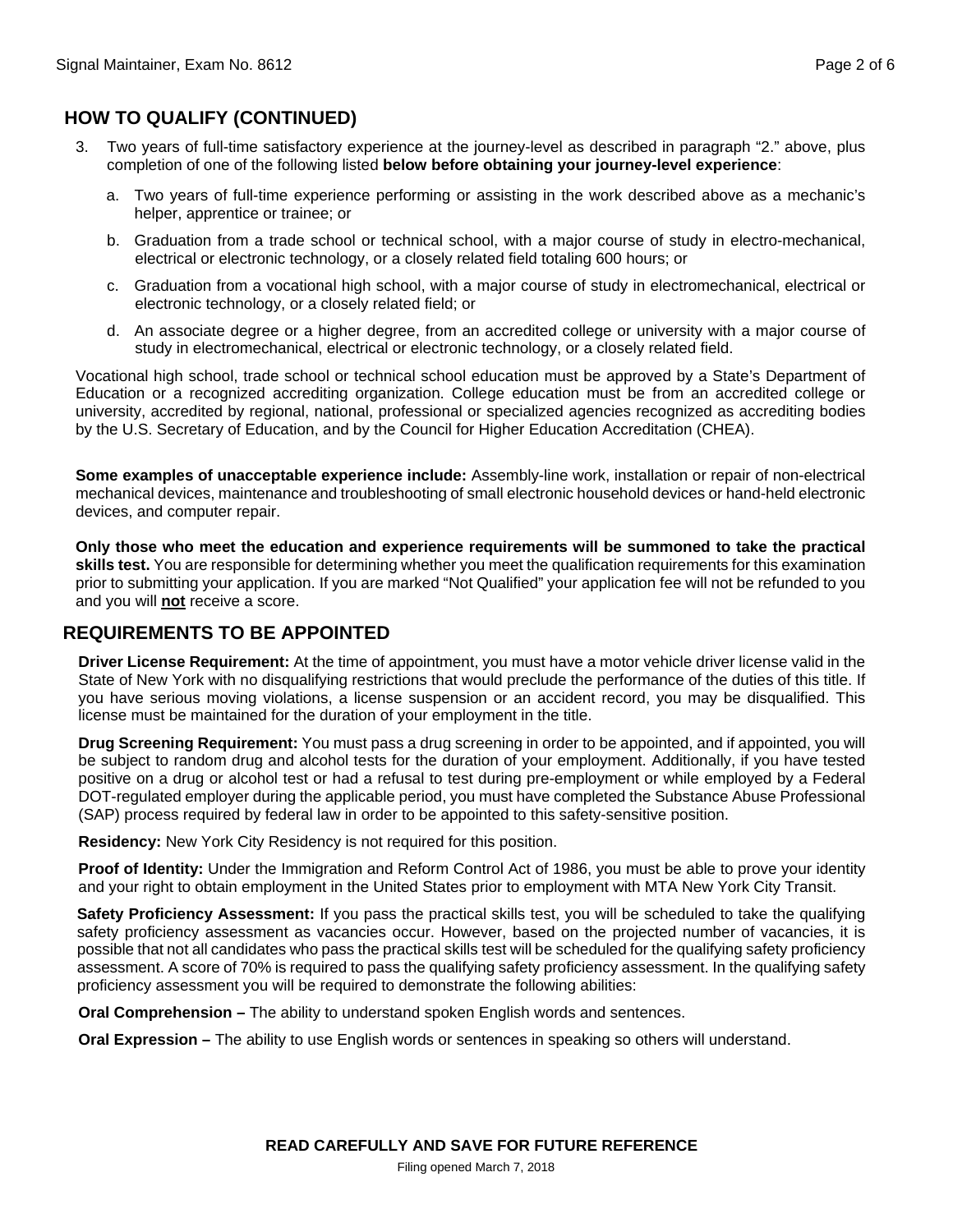# **HOW TO OBTAIN AN APPLICATION**

During the application period, you may obtain an *Application* for this examination online at http://mta.info/nyct/hr/appexam.htm or in person at the MTA New York City Transit Exam Information Center as indicated below.

**MTA New York City Transit Exam Information Center:** Open Monday through Friday, from 9 AM to 3 PM, in the lobby at 180 Livingston Street, Brooklyn, New York. Directions: take the A, C, F or R trains to the Jay Street-Metro Tech Station, or the 2, 3 or the G train to the Hoyt Street Station.

#### **REQUIRED FORMS**

**Application:** Make sure that you follow all instructions included with your Application, including payment of fee. Save a copy of the instructions for future reference.

**Education and Experience Test Paper:** Write your social security number in the box at the top of the cover page, and the examination title and number in the box provided. This form must be filled out completely and in detail for you to receive your proper rating. Keep a copy of your completed Education and Experience Test Paper for your records.

**Foreign Education Fact Sheet** (Required only if you need credit for your foreign education for this examination): If you were educated outside the United States, you must have your foreign education evaluated to determine its equivalence to education obtained in the United States. The services that are approved to make this evaluation, as well as instructions on how to submit this evaluation are listed in the *Foreign Education Fact Sheet* included with your application packet. When you contact the evaluation service, ask for a "document-by-document" (general) evaluation of your foreign education.

### **HOW TO SUBMIT AN APPLICATION AND PAY THE APPLICATION FEE**

If you believe you meet the requirements in the "**How to Qualify**" section, you **must** apply by mail. MTA New York City Transit will **not** accept applications in person.

#### **Applications by Mail must:**

- 1. Include all the required forms, as indicated in the Required Forms section above.
- 2. Be postmarked by the last day of the application period.
- 3. Be mailed to the address in the "Correspondence" section of this notice.
- 4. Include the appropriate fee in the form of a money order.

#### **The Money Order (Postal Money Order Preferred) must:**

- 1. Be made payable to MTA New York City Transit.
- 2. Be valid for one year.
- 3. Have the following information written on it: your name, home address, the last four digits of your social security number, and the exam title and exam number.

Save your money order receipt for future reference and proof of filing an application.

Cash and personal check will **not** be accepted.

**Application Fee:** This fee is generally non-refundable. Under special circumstances, you may be entitled to a refund. You should refer to the Department of Citywide Administrative Services (DCAS) Exam Regulations to determine if you are entitled to a refund prior to requesting one. You can refer to the bottom of the last page of this Notice of Examination for instructions on how to obtain a copy of the DCAS Exam Regulations.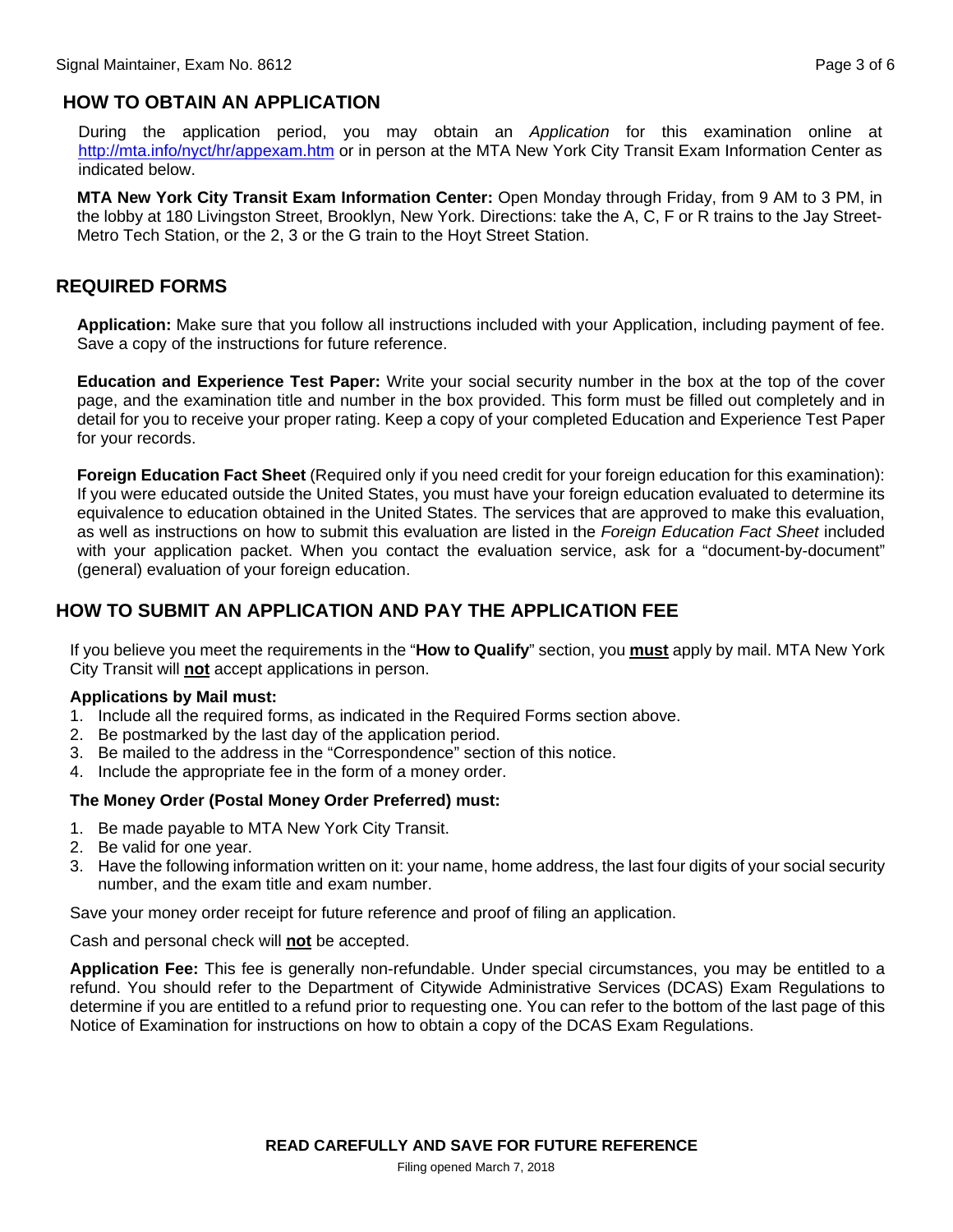#### **HOW TO SUBMIT AN APPLICATION WHEN REQUESTING A FEE WAIVER**

Applicants who would like to request a Fee Waiver must obtain an application in person at the MTA Exam Information Center as indicated above and must submit the application and required forms by mail to the address in the Correspondence section below **by the last day of the application period**.

MTA New York City Transit will not accept applications in person. Additional information on how to request an application fee waiver is available with the Application.

#### **ADMISSION LETTER OR NOT QUALIFIED LETTER**

An **Admission Letter** or a **Not Qualified Letter** will be mailed to you about 10 days before the first date of the practical skills test. If you are qualified and do not receive an *Admission Letter* at least 4 days before the first date of the practical skills test, you may obtain a duplicate letter at the MTA New York City Transit Exam Information Center (as indicated above). A paper copy of the *Admission Letter* is your ticket for admission to the test.

#### **THE TEST**

The test will consist of a competitive practical skills test. A score of at least 70% is required to pass the competitive practical skills test. Your score on the competitive practical skills test will be used to determine your place on the eligible list.

Veterans' or Disabled Veterans' credit will be granted only to eligible passing candidates who request that they be applied. Veterans' or Disabled Veterans' credit should be requested at the time of application, but **must** be requested before the date the eligible list is established. Claims for Veterans' or Disabled Veterans' credit cannot be made once the eligible list is established.

The practical skills test may require you to perform tasks related to the installation, testing, maintenance, and repair of electrical, electronic and electro-mechanical systems, including the selection and use of appropriate tools, materials and measuring devices; related mechanical work; reading and interpreting technical drawings; shop math; safe work practices and procedures; and other related areas.

#### **TEST ADMINISTRATION GUIDELINES**

**Warning:** You are not permitted to enter the test site with cellular phones, smart watches, beepers, pagers, cameras, portable media players, or other electronic devices. Calculators are **not** permitted. Electronic devices with an alphabetic keyboard or with word processing or data recording capabilities, such as planners, organizers, etc., are prohibited. If you use any of these devices in the testing site building at any time before, during or after the practical skills test, you may not receive your test results, your test score may be nullified, and your application fee will not be refunded.

You may not have any other person, including children, present with you while you are being processed for or taking the test and no one may wait for you inside of the test site while you are taking the practical skills test.

**Leaving:** You must leave the test site once you finish the test. If you leave the test site after being fingerprinted but before finishing the test, you will not be permitted to re-enter. If you disregard this instruction and re-enter the test site, you may not receive your test results, your test score may be nullified, and your application fee will not be refunded.

**Required Identification:** You are required to bring one (1) form of valid (non-expired) signature and photo bearing identification to the practical skills test site. The name that was used to apply for the exam must match the first and last name on the photo ID. A list of acceptable identification documents is provided below. If you do not have an acceptable ID, you may be denied testing. Acceptable forms of identification (bring one) are as follows: State issued driver's license, State issued identification card, US Government issued Passport, US Government issued Military Identification Card, US Government issued Alien Registration Card, IDNYC, Employer ID with photo, or Student ID with photo.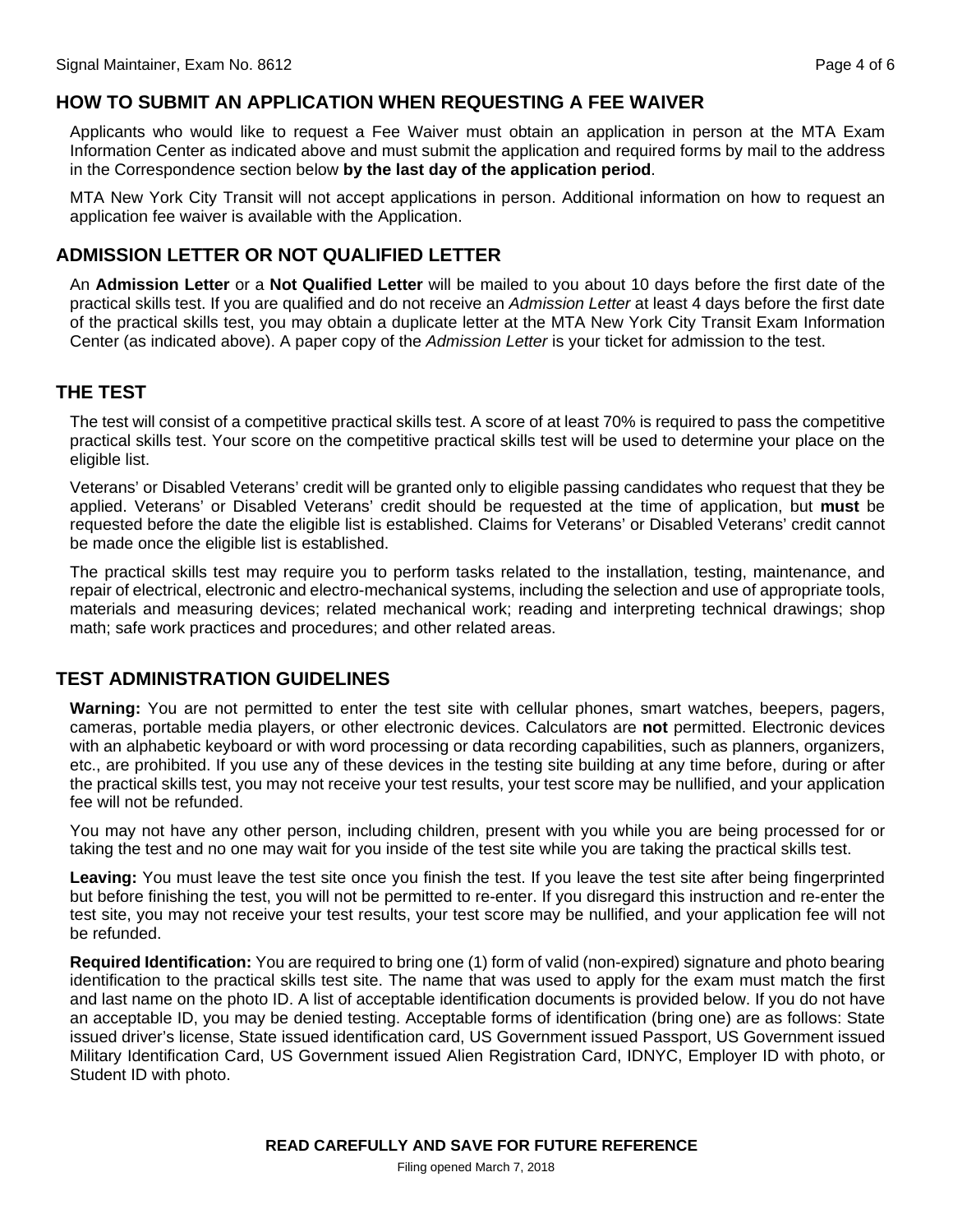#### **THE TEST RESULTS**

If you meet the education and experience requirements and pass the competitive practical skills test, your name will be placed in final score order on an eligible list and you will be given a list number. You will be notified by mail of your test results. If you meet all the requirements and conditions, you will be considered for appointment when your name is reached on the eligible list.

#### **SPECIAL ARRANGEMENTS**

**Special Test Accommodations:** If you plan to request special testing accommodations due to disability or an alternate test date due to your religious belief, follow the instructions included with your application and mail your request to the address found in the "Correspondence" section below no later than 30 days prior to the first scheduled date of the practical test.

**Make-Up Test:** You may apply for a make-up test if you cannot take the practical skills test on the scheduled date for any of the following reasons:

- 1. Compulsory attendance before a public body;
- 2. On-the-job injury or illness caused by municipal employment where such applicant is an officer or employee of the City;
- 3. Absence from the test within one week following the death of a spouse, domestic partner, parent, sibling, child or child of a domestic partner where you are an officer or employee of the City;
- 4. Absence due to ordered military duty;
- 5. A clear error for which MTA New York City Transit is responsible; or
- 6. A temporary disability, pregnancy-related, or child-birth related condition preventing you from taking the test.

To request a make-up test mail your request with your documentation of special circumstances to the address found in the "Correspondence" section below within 60 days of your scheduled test date or within 90 days following termination of your military duty.

#### **ADDITIONAL INFORMATION**

**Promotion Examination:** A promotion examination for this title is being held for eligible MTA New York City Transit employees. The names appearing on the promotion list will be considered first in filling vacancies with the MTA New York City Transit.

**Training:** You are required to complete and pass all parts of a training course before the end of an 18-month probationary period. Those probationary employees who do not complete this training course will be terminated.

#### **CORRESPONDENCE**

**Change of Contact Information**: It is critical that you promptly notify MTA New York City Transit of any change to your contact information (telephone number, mailing address and/or email address). You may miss important information about your exam(s) or consideration for appointment, including important information that may require a response by a specified deadline, if we do not have your correct contact information. To update your contact information with MTA New York City Transit, you may:

- 1. Visit us at the MTA Exam Information Center;
- 2. Email us at examsunit@nyct.com, with the subject named 'Contact Info Update';
- 3. Mail us at the address below, with the words 'Contact Info Update' next to the exam title.

Your request must include your full name, exam title(s), exam number(s) and your old and new telephone numbers, mailing and/or email address.

> **READ CAREFULLY AND SAVE FOR FUTURE REFERENCE**  (Continued)

Filing opened March 7, 2018